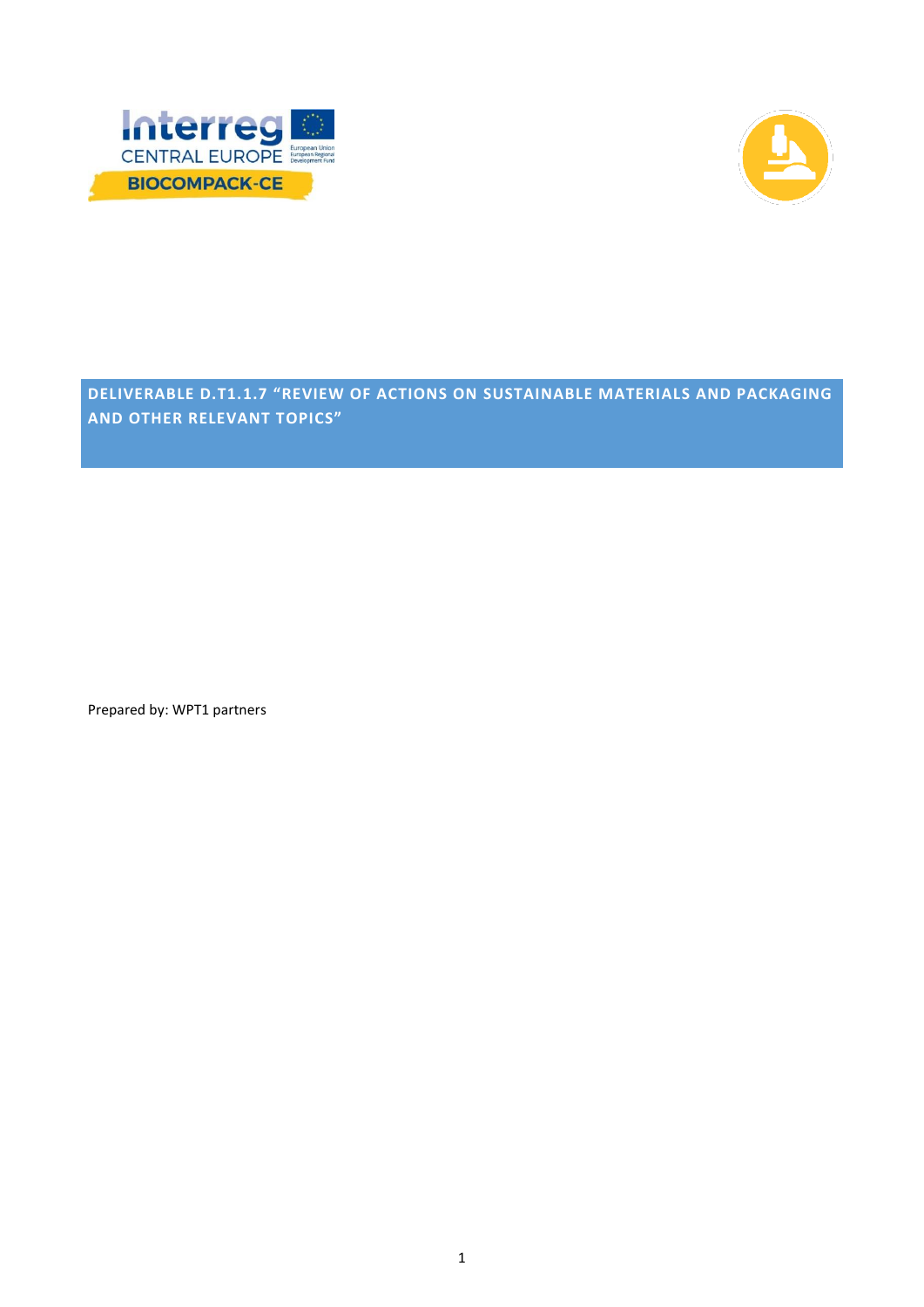#### **FOREWORD**

The environmental, social and economic challenges are the main focus for a sustainability transition towards a bio-based circular economy. Conventional plastic packaging, non-biodegradable, non-renewable, poorly recyclable causes extensive accumulation in the environment endangering complete ecosystems. The urgency of the problem asks for viable alternatives to address this global challenge and to satisfy the needs of consumers, retailers and brand owners for sustainable packaging solutions.

In this review the most relevant past/ongoing actions on project-related topics are identified in order to obtain information on best practices, outputs, strategies to explore future potential synergies with ongoing projects. Project activities were categorised by major topics and short summary is provided for each of them. Furthermore, some of the main focus raised by project activities are pointed out both for research and innovation and policies under development.

#### PROJECTS ACTIVITIES IDENTIFIED AS RELEVANT

#### POLICIES FOR ENVIRONMENTAL SOCIAL AND ECONOMIC CHALLENGES / NETWORKING / CLUSTERING.

#### **STAR-ProBio**

#### **Sustainability Transition Assessment and Research of Bio-based Products**

Horizon 2020, from 2017-05-01 to 2020-04-30. University of Rome Unitelma Sapienza (Italy).

STAR-ProBio constitutes a multidisciplinary and multi-actor collaborative project that will meet environmental, social and economic challenges, paving the way for a much-needed sustainability transition towards a bio-based economy. The overall objective of the project is to promote a more efficient and harmonized policy regulation framework, needed to promote the market-pull of bio-based products. This will be achieved by developing a fit-for-purpose sustainability scheme, including standards, labels and certifications for bio-based products. Hence, STAR-ProBio will integrate scientific and engineering approaches with social sciences and humanities-based approaches in order to formulate guidelines for a common framework promoting the development of regulations and standards to support the adoption of business innovation models in the bio-based products sector.

#### **InnProBio. Forum for Bio-Based Innovation in Public Procurement**.

H2020. 2015-2018. Agency of Renewable Resources (Germany).

Aimed to develop a community of public procurement practitioners interested in innovative bio-based products and services. By harnessing the potential of public procurement to foster innovation, InnProBio aimed to work with the public sector to develop tools for purchasers, facilitate the creation of buyers groups, and increase awareness and incentives in order to lower the barriers to purchasing, thus leading to the opening of new markets of bio-based products in Europe.

#### **NEW InnoNet. The Near-zero European Waste Innovation Network.**

Horizon 2020. 2015-2017. PNO Consultants PV (Netherlands).

Main objective of this project is to mobilise stakeholders towards building a circular economy by developing and reinforcing solid foundations for building the European Near-Zero Waste Platform through: 1. Set-up and maintain near zero waste stakeholder platform, 2. Analyse selected waste streams and develop innovation roadmaps per waste stream, 3. Develop an integrated near zero waste strategic research and innovation agenda, 4. Stakeholder mobilisation and interaction.

#### **OpenAIRE - CONNECTing scientific results in support of Open Science**

Horizon 2020, ongoing project, from 2017-01-01 to 2019-06-30

OpenAIRE-Connect aims to provide technological and social bridges, and deliver services enabling uniform exchange of research artefacts (literature, data, and methods), with semantic links between them, across research communities and content providers in scientific communication.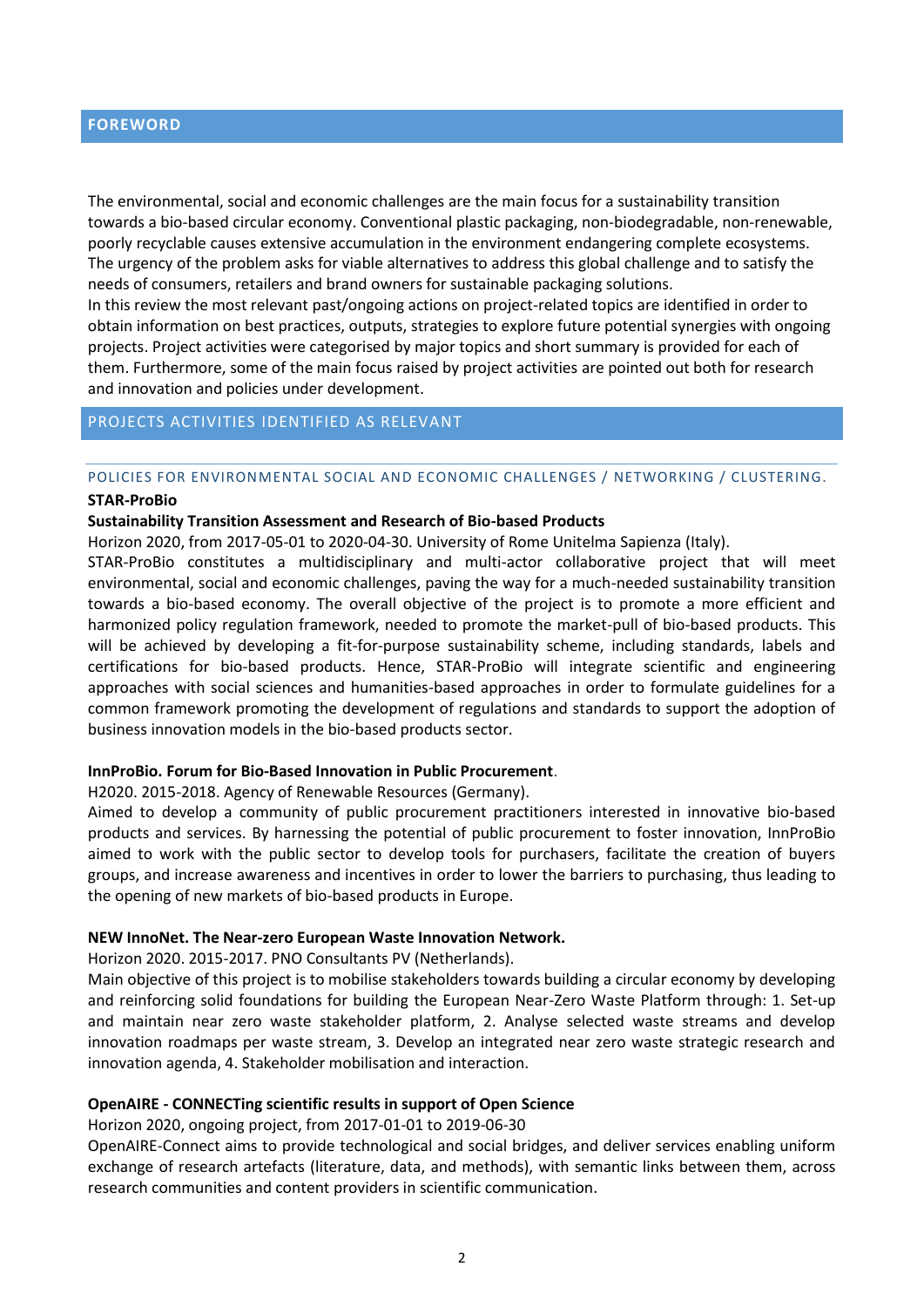### **ACTTiVAte PAn-European Clusters for Technology Transfer and new VAlue chains**

### *Fundacja Partnerstwa Technologicznego Technology Partners*

The overall concept of the project consist of supporting innovation in SMEs and fostering the smart reindustrialization of Europe by enabling the emergence of new cross-border and cross-sectoral value chains resulting from the translation of advanced technologies among selected sectors. ACTTiVAte will focus its effort in setting up strategies that allow clusters to lead the engagement of SMEs in activities intended to create new services and products and therefore the generation of new value chains and emerging industries across Europe.

#### **BIOPEN**

# *Horizon 2020, Bio Based Industries Funding scheme. Coordination and Support Action 2017-2019. CIAOTECH Srl- Rome-Italy.*

BIOPEN ambition is to become a single voice for the bio-based industries in Europe, gathering expertise and promoting engagement and involvement of industry, researchers and academia at European and national level, by setting up an Open-innovation platform addressing strategic cross-cutting challenges such as 1.clustering and networking to develop new value chains and favour the emergence of co-innovation partnerships across the value chains; 2. Stakeholders engagement and support with regards to setting-up at least 20 co-innovation partnerships alongside existing and new value chains; 3. creation of a knowledge centre collecting the prospective and insight of the community, and providing access to relevant information for markets and products innovations in the bio-based ecosystem.

#### **INNOLABS**

INNOvative LABS for leveraging cross capacity building between ICT, Health, BIO and Medicine sectors for new emerging industries in personalized health.

### *Horizon 2020, from 2017-01-01 to 2019-06-30. Norway Health Tech (Norway)*

The INNOLABS project is cluster/network driven and grounded in the conviction that cluster organizations guarantee a better understanding of what kind of services and added value can be provide to their "clients". Its specific focus is on unlocking the cross-sectoral collaborative potential of SMEs in combining ICT with the BIO, Health and Medicine sectors representing an emerging but still under-utilised market, and applying such results to personalized health for elderly populations in both rural and urban areas.

**SUPERBIO** - SUpport and PartnERship for the development of multiple sustainable and market ready value chains in the BIObased economy

# *Horizon 2020, ongoing project from 2016-06-01 to 2018-11-30. Politechnika Łódzka i Polska Platforma Technologiczna Biogospodarki*

SUPERBIO focuses on the biobased economy. This emerging economy relies on the use of biomass (e.g. plants, waste) as renewable raw material for the production of new or existing products. The technologies used are a combination of biochemistry, biotechnology, chemistry and processing technology. The project aims to provide comprehensive support for small and medium-sized enterprises operating in the bioeconomy area that want to establish cooperation with enterprises from various European countries through the creation of so-called value chain.

#### **PLASTiCE**

# **Innovative value chain development for sustainable plastics in Central Europe**

#### *Central Europe, project completed, 2014. National Institute of Chemistry (Slovenia)*

The main focus of PLASTiCE was to promote development and use of environmentally friendly and sustainable solutions in the packaging and end-user industries, particularly by use of biodegradable plastics. The project focused on identification and removal of barriers to the faster and more widespread use of sustainable types of plastics, particularly biodegradable plastics and plastics based on renewable resources, in Central Europe.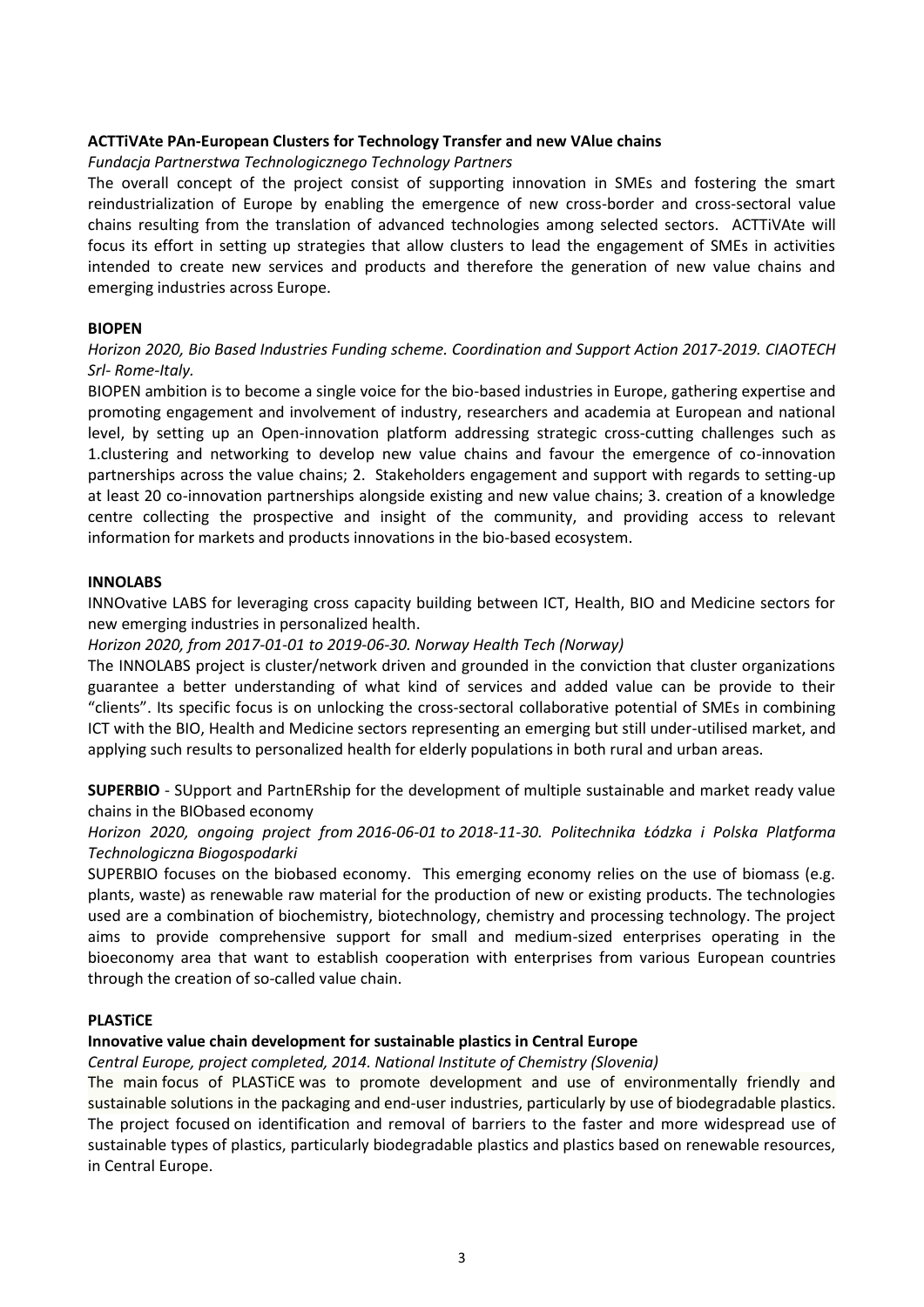### **EcoPaperLoop Enhancing the quality of paper for recycling**

#### *Central Europe Project completed 2014. Innovhub SSI (Italy)*

The main goal was optimising paper products, packaging and collection systems.

Ecopaperloop created new knowledge and awareness on paper based products recyclability in the CE region; established new capabilities for the diffusion and application of paper recyclability assessment in the CE area; fosters innovation in the environmental sector through the adoption of better solutions for the recyclability of paper products; strenghtens the territorial cohesion between lead knowledge providers and decision makers in the regions; increases the awareness of stakeholders and decision makers of the private and public sectors to extend product life cycle thinking thus contributing to a durable change towards more environmentally sound production processes and consumer behaviour.

# **COST Action FP1003 - Impact of renewable materials in packaging for sustainability - development of renewable fibre and bio-based materials for new packaging applications**

### *Project completed, 2014*

Paper and board are made from renewable resources and are low carbon footprint materials, therefore giving them an environmental advantage compared to other materials. However, in packaging applications, paper and board are nearly always used in combination with non renewable materials; e.g. barrier materials derived from oil based plastics or aluminium. To give the forest industry a competitive edge this Action will focus on packaging solutions based entirely on renewable resources in order to remove the serious disadvantages associated with future paper and board packaging solutions that continue to rely on non renewable materials. [http://www.cost.eu/COST\\_Actions/fps/FP1003](http://www.cost.eu/COST_Actions/fps/FP1003)

#### **MOVECO**

# **Mobilising Institutional Learning for Better Exploitation of Research and Innovation for the Circular Economy**

# *DTP, ongoing project from 2016-12-08 to 2019-05-31. Chamber of Commerce and Industry Slovenia (Slovenia).*

Partners included are promoting transitional cooperation to accelerate the transition to the circular economy. MOVECO project relates to a transition from a linear to a circular economy, aiming at manufacturing products, which, after their use phase, can be easily recycled or reused, which is achievable through intelligent product design and innovative business models. MOVECO responds to a challenge of The Circular Economy Strategy – ''closing the loop'' of product life cycles and sets its objective to improve the framework conditions and policy instruments for eco innovation and the transition to a circular economy, fostering smart and sustainable growth and reducing disparities among the regions in the Danube region.

<http://www.interreg-danube.eu/approved-projects/moveco>

#### **DANUBIOVALNET**

### **Cross-clustering partnership for boosting eco-innovation by developing a joint bio-based value-added network for the Danube Region**

#### *DTP, ongoing project from 2017-01-01 to 2019-06-30. BIOPRO Baden-Wurttemberg GmbH (Germany).*

The aim of this project is to develop new methods and tools to connect enterprises transnationally. One of the planned outputs of this project will be the development of a Joint Bio-based Industry Cluster Policy Strategy (JBCS). Furthermore a bundle of new methods and tools to support clusters for transnational working will be developed. They will be tested in three pilot actions where it is planned to create new biobased value chains in the Danube region. The main target groups are on one hand the policy - four Ministries are involved-, on the other hand clusters and their SMEs - nine cluster organisations involved. The policy level will benefit from the JBCS which can be used as a political framework.

<http://www.interreg-danube.eu/approved-projects/danubiovalnet>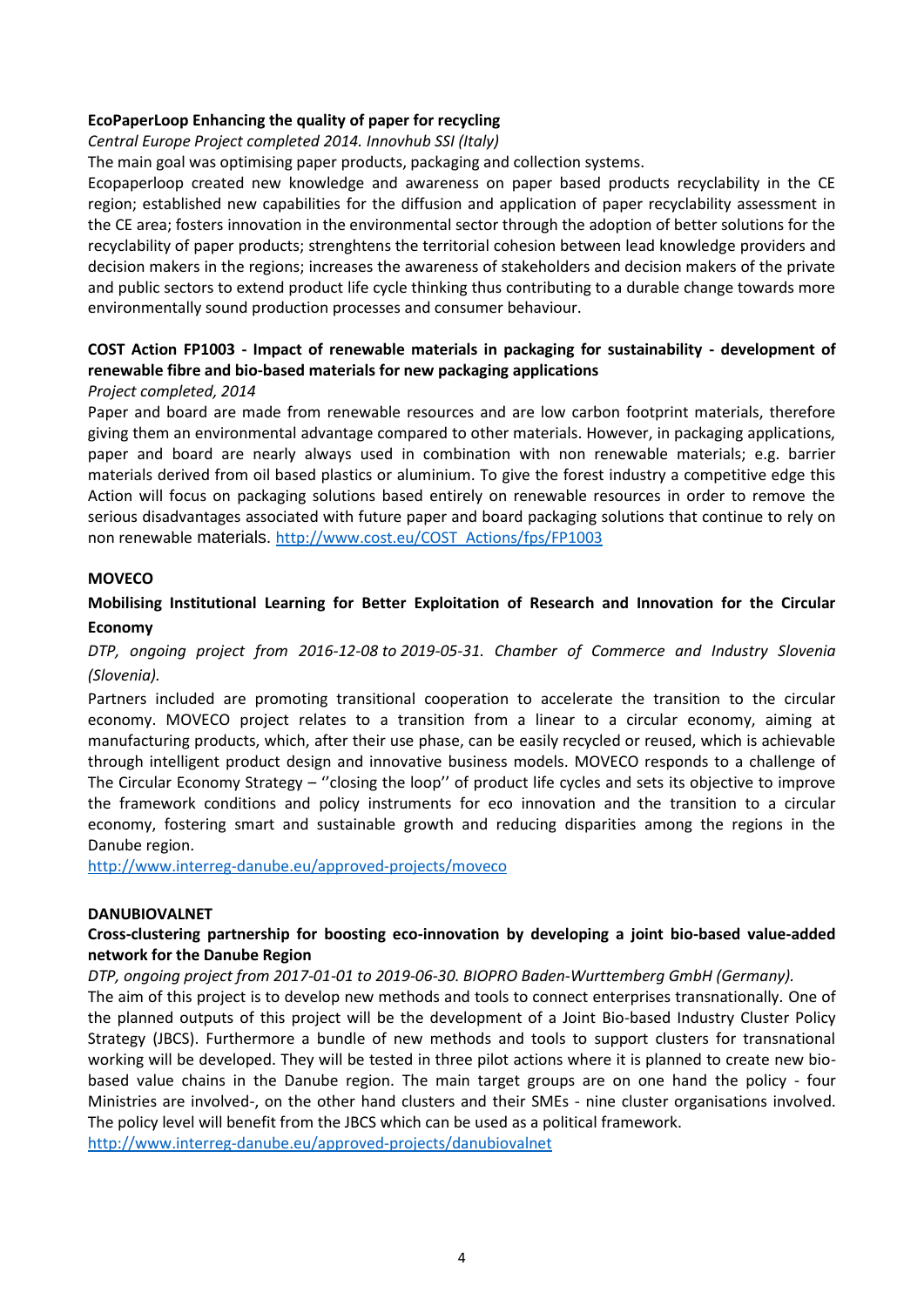# **BIOECO-R.D.I.**

### **BIO-ECOnomy Research Driven Innovation**

*Adrion, ongoing project from 2018-01 to 2019-12. Reginal agency for the Economic Development of Umbria (SVIL) (Italy).*

BIOECO-RDI aims at developing a Regional Innovation System for the Adriatic-Ionian area based on a structured bio-economy sector though the development of Research Driven Innovation (R.D.I.) strategy at regional and transnational level. Project main outputs are BIOECO-RDI regional and international strategies supporting regions in increasing bioeconomy RDI level and cluster maturity.

<http://cci.al/bioeco-r-d-i/?lang=en>

### **BioApp**

### **Transregional technological platform for transfer of advanced bio-polymers from lab to market** *Interreg V-A Italy-Slovenia, ongoing project from 2017-01-10 to 2020-03-31. National Institute of Chemistry (Slovenia).*

The BioApp project will present a new strategic collaboration with a cooperative action of the complementary and interdisciplinary partners from neighboring regions, which will be reflected in a joint development of high added value products and services. The project is focused on the development of application of market-relevant highly innovative biopolymers.

*ht*[tp://www.biopolife.com/the-company/bioapp-project-eu-interreg.html](http://www.biopolife.com/the-company/bioapp-project-eu-interreg.html)

### **CelCycle**

### **Potential of biomass for development of advanced materials and bio-based products**

*EU - European regional dvelopment fund, ongoing project. Pulp and Paper Institute (Slovenia).*

Strategic direction of the programme is to exploit the potential of biomass for development of advanced materials and bio-based products, by creating new value chains for cascading utilisation of biomass. The programme is placed within priority area S4 (Slovenia's Smart Specialisation Strategy) - The natural and traditional resources for the future, Networks for the transition to the circular economy, and is co-financed by EU Structural Funds in Slovenia. It comprises all of the identified focus areas and technologies: technologies for development of new bio-based materials, technologies for utilisation of secondary raw materials, and technologies for reuse of waste and production of energy from alternative sources. <http://celkrog.si/>

#### **BIOPLASTICTRAIN**

# *Ongoing project from 2016-11-01 to 2018-10-31. AITIIP Technology Center (Spain).*

Project will develop innovative e-learning training contents for plastic transformation technicians on the use of bioplastic and biopolymers. These training contents will be newly produced products based on the results of recently closed European research and development funded project results and lessons learnt. The project plan will include a very intensive dissemination and exploitation strategy. <https://bioplastictrain.eu/>

# **Ceplafib**

# **Implementation of a new Circular Economy through the valorisation of postconsumer PLAstic waste and reclaimed pulp FIBer**

*LIFE 2017, ongoing project from 2018-07 to 2021-06. TECOS (Slovenia).*

CEPLAFIB aims to design a new circular economy in which recycled plastic and waste newsprint paper will be reused and transformed into elements for the automotive industry, packaging and construction.

*[https://www.tecos.si/index.php/sl/o-podjetju/novice/item/630-life-ceplafib-predelava-odpadne-plasticne](https://www.tecos.si/index.php/sl/o-podjetju/novice/item/630-life-ceplafib-predelava-odpadne-plasticne-embalaze-in-casopisnega-papirja-v-nove-kompozitne-materiale)[embalaze-in-casopisnega-papirja-v-nove-kompozitne-materiale](https://www.tecos.si/index.php/sl/o-podjetju/novice/item/630-life-ceplafib-predelava-odpadne-plasticne-embalaze-in-casopisnega-papirja-v-nove-kompozitne-materiale)*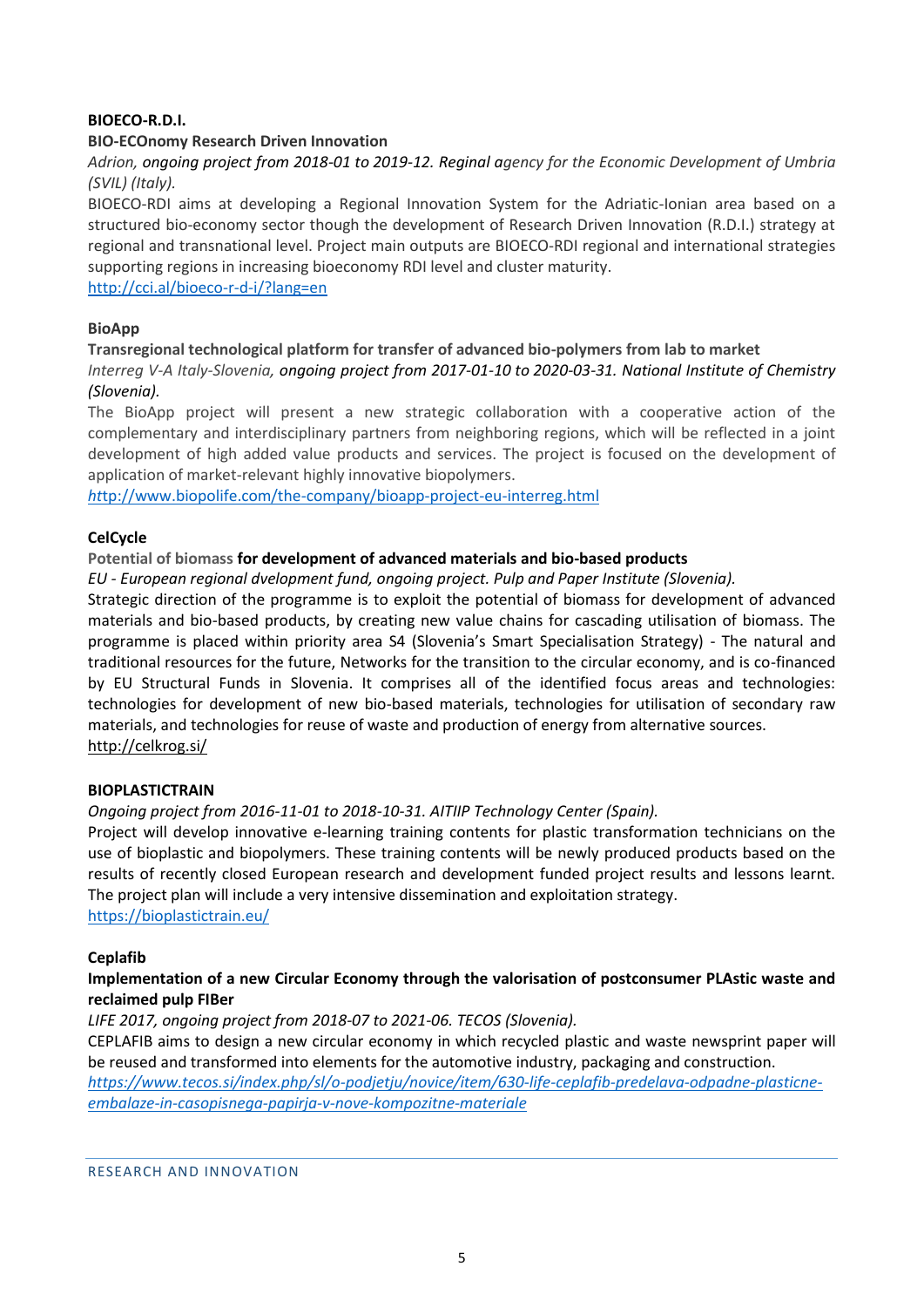**NEWEX- Politechnika Lubelska.** The main research goal of the NEWEX Project is the construction and testing of the new innovative extruder. It will ensure manufacturing the products of improved properties and will enable processing materials that couldn't be processed so far, as well as food materials, cosmetic and pharmaceutical[. https://depot.ceon.pl/handle/123456789/12555](https://depot.ceon.pl/handle/123456789/12555)

### **Deeply eutectic mixtures as new "green" plasticizers and starch solvents**

*Narodowe Centrum Nauki, SONATA 9. Project ongoing from* 2016-02-24 to 2019-01-2019. *Zachodniopomorski Uniwersytet Technologiczny w Szczecinie; Wydział Technologii i Inżynierii Chemicznej* Research on the properties of plasticizing starch, and its biocomposites. The research can contribute to the development of so-called green chemistry (biodegradable, environmentally friendly materials, obtained from renewable raw materials, green solvents). <https://projekty.ncn.gov.pl/index.php?s=10198>

### **The influence of ionizing radiation on copolymers**

*Narodowe Centrum Nauki, PRELUDIUM 5. Project completed 2016-02-27.* Research of the influence of ionizing radiation on copolymers composed of mimes of trimethylene and lactic carbonate, PTMC-co-PLA, important from the point of view of the possibility of future application of radiation technology to modify the properties and sterilization of biomaterials made of these copolymers. <https://projekty.ncn.gov.pl/index.php?s=1038>

### **Comprehensive studies of (bio) degradation of composites of selected biodegradable polymers with natural fillers and bacteriocins**

*Narodowe Centrum Nauki, Sonata 11,*

*Project ongoing from 2017-01-13 to 2020-01-12*

*Centrum Materiałów Polimerowych i Węglowych Polskiej Akademii Nauk*

Determination of the influence of the content and type of natural fillers and bacteriocins on the (bio) degradation process in the laboratory conditions and industrial composting of selected composites, in which the matrix is biodegradable polymers.

<https://projekty.ncn.gov.pl/index.php?s=12453>

# **Natural anti-aging compounds of biodegradable polymers**

*Narodowe Centrum Nauki, SONATA 9,*

*Project ongoing from 2016-02-08 to 2019-02-07*

# *Uniwersytet Kazimierza Wielkiego w Bydgoszczy; Wydział Matematyki, Fizyki i Techniki*

Determination of the possibility of using natural substances of plant origin (coffee, cocoa, cinnamon) as compounds delaying the aging of biodegradable polymers. The use of these compounds will improve the resistance of biodegradable polymers to external factors, without negatively affecting the possibility of their decomposition in the conditions of industrial composting.

<https://projekty.ncn.gov.pl/index.php?s=2533>

#### **New packaging using renewable raw materials and innovative paraffin impregnants**

*Narodowe Centrum Badań i Rozwoju, BIOSTRATEG 2, project ongoing from 2016-01-01 to 2018-12-31*

The development of safe, modern barrier-based products for coating paper packaging on the basis of safe and environmentally friendly raw materials (paraffins) and the methodology of recycling the obtained packaging.

[http://www.icso.com.pl/projekty/krajowe/nowe-opakowania-z-wykorzystaniem-surowcow-odnawialnych](http://www.icso.com.pl/projekty/krajowe/nowe-opakowania-z-wykorzystaniem-surowcow-odnawialnych-i-innowacyjnych-impregnatow-parafinowych.html)[i-innowacyjnych-impregnatow-parafinowych.html](http://www.icso.com.pl/projekty/krajowe/nowe-opakowania-z-wykorzystaniem-surowcow-odnawialnych-i-innowacyjnych-impregnatow-parafinowych.html)

# **Biodegradable nonwovens with a spatial network of multi-wall carbon nanotubes, multifunctional modification possibilities**

*Narodowe Centrum Nauki, SONATA 11, project ongoing 2017-02-21 to 2020-02-20*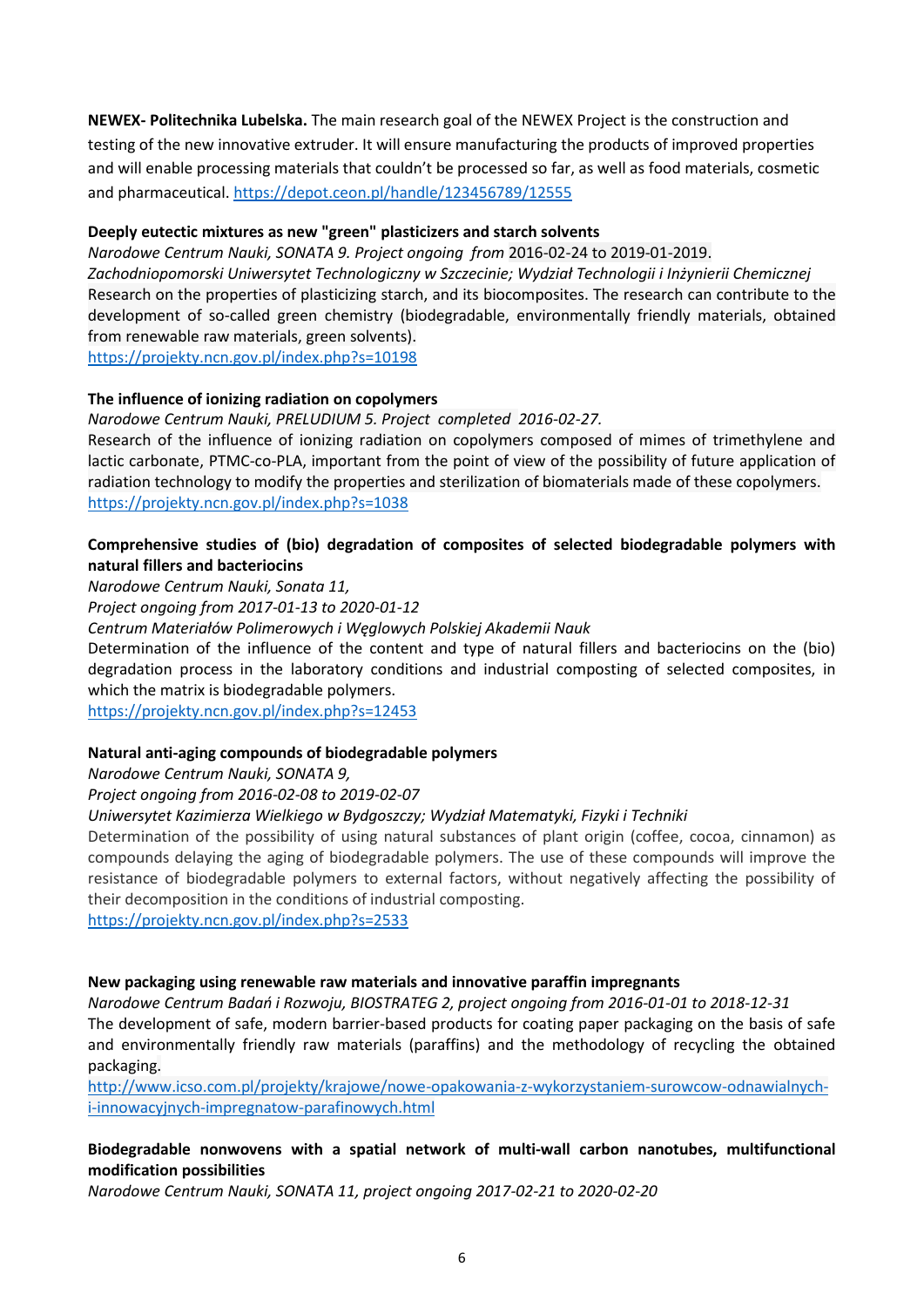#### *Centrum Badań Molekularnych i Makromolekularnych Polskiej Akademii Nauk*

The aim of the project is to produce conductive hybrid materials based on non-woven fabrics made of polylactide (PLA), a biodegradable, compostable polymer, produced from agricultural raw materials. Its results will in the future be able to form the basis for the production of a new class of materials multifunctional non-wovens, on an industrial scale.

<https://projekty.ncn.gov.pl/index.php?s=12783>

#### **Biodegradable polylactide based composites with the enhanced antibacterial properties**

*Narodowe Centrum Nauki,* PRELUDIUM 12, *project ongoing from* 2017-07-20 to 2019-07-19 *Politechnika Poznańska; Wydział Budowy Maszyn i Zarządzania*

The aim of the project's research is to determine the effect of the addition of aromatic oils on the thermal, structural, mechanical and antibacterial properties of polylactide-based compositions. <https://projekty.ncn.gov.pl/index.php?s=13578>

### **Preparation of biodegradable polymers and polymer blends as well as assessment of their suitability for applications in controlled release systems in agrochemistry**

*Narodowe Centrum Nauki, PRELUDIUM, project ongoing from 2018-01-12 to 2021-01-11 Akademia im. Jana Długosza w Częstochowie; Wydział Matematyczno-Przyrodniczy* The aim of the project is to develop innovative immobilized formulations of plant protection products that will be formed using environmentally friendly, fully biodegradable polymers. <http://www.wmp.ajd.czest.pl/428,Nauka>

#### **Multiphase polymer systems: structure and physical properties**

*Ministerstwo Nauki i Szkolnictwa Wyższego, project completed 2017-12-31 Zachodniopomorski Uniwersytet Technologiczny w Szczecinie; Wydział Inżynierii Mechanicznej i Mechatroniki*

The aim of the project is work on the preparation and characterization of widely understood multiphase materials. The scope of tests includes: •block copolymers with elastomeric properties based on thermoplastic polyesters •urethane elastomers •composites based on biodegradable polyesters reinforced with natural fibers (biocomposites) •composites based on thermoplastic polyesters and their copolymers reinforced with nanoparticles •recyclate based on polyolefin waste.

[https://innowacje.zut.edu.pl/projekty/struktura-nadczasteczkowa-i-wlasciwosci-fizyczne-furano](https://innowacje.zut.edu.pl/projekty/struktura-nadczasteczkowa-i-wlasciwosci-fizyczne-furano-estrowych-wielofazowych-ukladow-polimerowych-na-bazie-substratow-pochodzenia-roslinnego)[estrowych-wielofazowych-ukladow-polimerowych-na-bazie-substratow-pochodzenia-roslinnego](https://innowacje.zut.edu.pl/projekty/struktura-nadczasteczkowa-i-wlasciwosci-fizyczne-furano-estrowych-wielofazowych-ukladow-polimerowych-na-bazie-substratow-pochodzenia-roslinnego)

### **Design, preparation and testing of properties of materials based on natural polymers with the addition of glycosaminoglycans isolated from food industry waste**

*Narodowe Centrum Nauki, PRELUDIUM 10, project ongoing from 2016-08-08 to 2018-08-08 Uniwersytet Mikołaja Kopernika w Toruniu; Wydział Chemii*

The main aim of the research is to design, obtain and characterize materials based on natural polymers (collagen and chitosan) with the addition of glycosaminoglycans isolated from food industry waste. <https://projekty.ncn.gov.pl/index.php?s=4811>

#### **PLA biocomposites with hybrid cellulose reinforcement**

*Ministerstwo Nauki i szkolnictwa Wyższego. Project completed 2015-12-31*

*Zachodniopomorski Uniwersytet Technologiczny w Szczecinie; Wydział Inżynierii Mechanicznej i Mechatroniki*

Obtaining the desired properties of hybrid biocomposites and determining the content of particular types of fibers ensuring obtaining the best properties of the material being developed, limiting or eliminating at the same time undesirable features of other components of biocomposites. Composites were prepared with optimal amounts of particular types of reinforcement, mechanical properties of materials were examined and optimal processing conditions were determined.

<https://innowacje.zut.edu.pl/projekty/realizowane>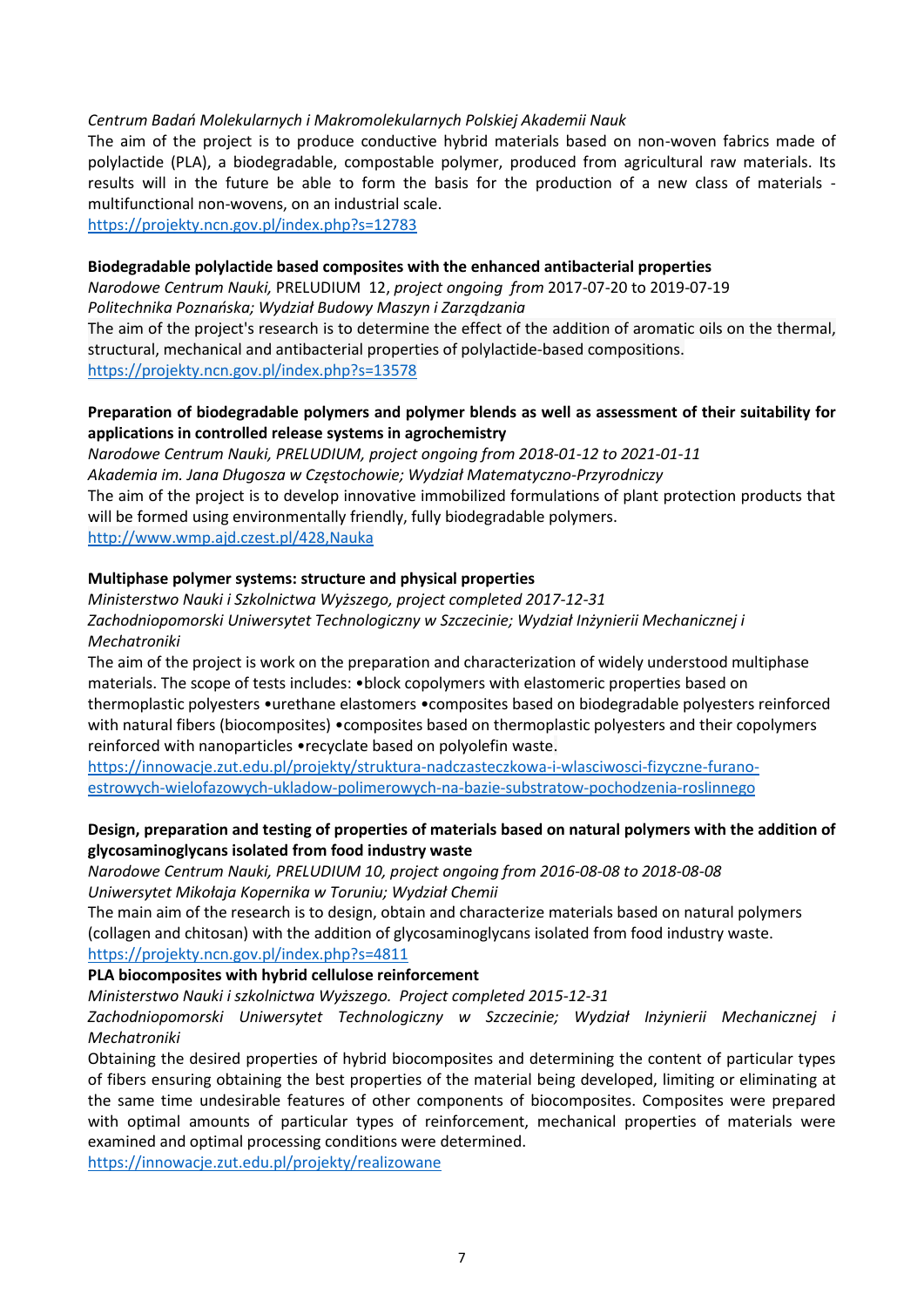# **SKROBIOMAT - Modification and functionalization of biopolymer raw materials derived from cereal and milling processing for the development of new generation biomaterials**

*Centrum Badań i Rozwoju, project completed, 2015* [http://www.ibwch.lodz.pl/pl171,projekty\\_w\\_ramach\\_programu\\_badan\\_stosowanych.html](http://www.ibwch.lodz.pl/pl171,projekty_w_ramach_programu_badan_stosowanych.html)

# **Biotrem-novum - Innovative group of compostable packages for food "Biotrem-novum" produced from renewable raw materials and the technology of their manufacturing.**

*Narodowe Centrum Badań i Rozwoju, Demonstrator+, project completed, 2014*

The aim of the project was to modify the wheat bran packaging.

<http://biotrem.at/pl/aktualnosci/>

# **SoLaPack**

**Preventing of migration of critical substances through the application of a sorption layer on packaging material of cellulose origin.**

# *Narodowe Centrum Badań i Rozwoju, project completed, 2014*

The goal of the project SoLaPack was development of a sorption layer between packaging and food product.

<http://www.pio.org.pl/index.php/pl/solapack-2/solapack/78-pio/234-czym-jest-projekt-solapack>

# **SelectPerm**

### **Food packaging materials with O2/CO<sup>2</sup> selective permeability.** *Narodowe Centrum Badań i Rozwoju, project completed, 2016*

The main outcome of the project is a concept for innovative paper- and plastic-based packaging materials which can be used for example as substitutes for perforated packaging films. These materials with tailored permselectivity to oxygen and carbon dioxide will improve the shelf life of fresh, respiring food. <http://www.cornet-selectperm.eu/>

**BIOCOMPLACK – Ecofriendly food packaging with enhanced barrier properties** – Horizon 2020 Fast Truck to Innovation. 2016-2018. Sapici (Italian Company). University Milan – Defens.

BIOCOMPLACK is a food biopackaging with three main points of innovation: the use of cellulose nanocrystals (CNCs), the multilayer structure and the PLA biopolymer reinforced with organoclays which contain natural food preservatives. These three innovations will enhance the barrier properties to oxygen (more than 100 times compared with common biopackaging) and water vapour as well as will improve the shelf-life of food. BIOCOMPLACK is an alternative to common bio-packaging products that enhances 300% the shelf-life of food.

This international project is born in a consortium integrated by two large enterprises (Sapici and Goglio), two small-medium enterprises (SMEs) (NaturePlast and Tecnopackaging) and a research institution (Packlab, University of Milan) from four different countries which together cover the supply chain of the food packaging industry.

# **BIOBOARD Novel Coating System technology for eco-friendly food and beverage packaging.** FP7-SME – Spain (and Lucense Italy) 2012-2015.

The overall goal of the project is to replace existing plastic coatings in multilayer paper and board-based packaging and enhance their recyclability. A coating system based on renewable raw materials derived from agrofood waste (based on whey proteins from cheese production and potato pulp from starch production) and its technological application by extrusion and lamination with paper or board to produce packaging materials for both solid and liquid food products were developed.

**BioBarr New bio-based food packaging materials with enhanced barrier properties**. H 2020 Bio Based Industries Funding scheme. Research and Innovation Action 2017-2021. Tecnoalimenti (Italy).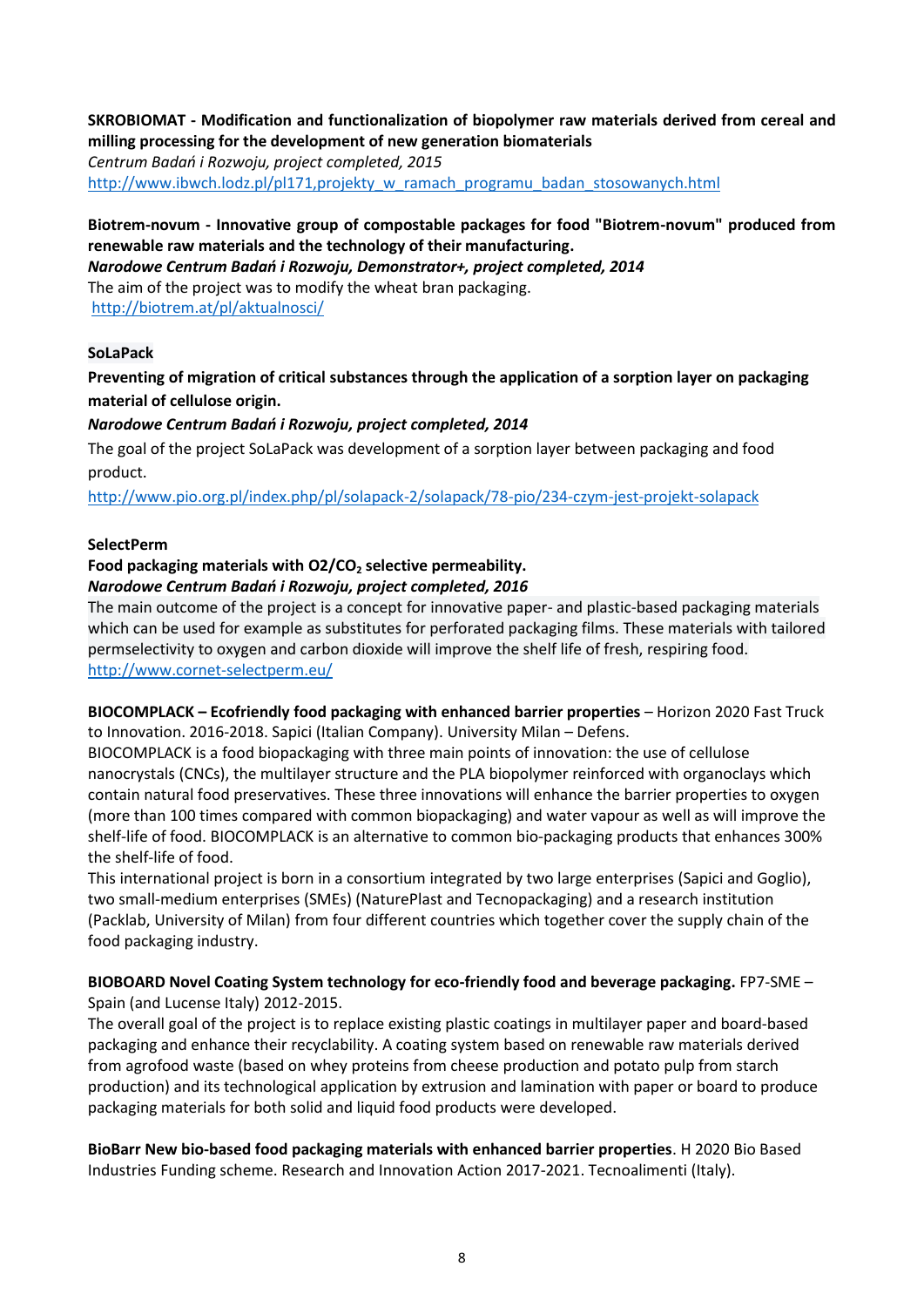BioBarr will develop new bio-based and biodegradable food packaging materials by improving the barrier function of the biopolymer PHAs (poly-hydroxyalkanoates). These have the potential to replace conventional polymers, possessing similar properties with higher biodegradability and better functional properties and mechanical strength. Currently, using PHAs for food packaging has some limitations, particularly in transmitting oxygen and water. This makes them less than ideal for dry products as bakeries, where loss of crispiness and oxidation of fats can be a problem. BioBarr aims to overcome this by improving vapour and gas barrier properties through material functionalisation. This involves compounding biodegradable materials in multi-layer structures specific for the food product category to be packed. It will also look at surface treatments as a further step. The BioBarr project should create a new bio-based value chain, from bioplastic producer to food industry end-user.

### **BIOSMART. Bio-based smart packaging for enhanced preservation of food quality.**

H2020 Bio Based Industries Funding scheme. Research and Innovation Action 2017-2021. IK4 Teckniker (Spain).

The BIOSMART project proposal will develop active and smart bio-based and compostable packages to meet the needs of both fresh and pre-treated food applications. In addition, the novel packaging system will form the basis for tailoring performance and functionality to specific flexible and rigid food packages in diverse market segments.

Improve mechanical properties of the Polylactide (PLA) film by developing nanoclay composites and copolymers. Implement a single or multiple active and smart at acceptable costs. Reduce the overall environmental impact of the value chain through novel material selection, package designs, recycling methodologies, extended shelf life and controlled product quality. Introduce novel bio-based lipopeptide and peptide additives with anti-microbial, anti-fungal and/or anti-oxidant properties to increment food shelf life, new coatings with enhanced O2, CO2, water and UV barrier properties.

**FRESH - Fully bio based and bio degradable ready meal packaging.** H2020 Bio Based Industries Funding scheme. Innovation Action - Demonstration 2016-2020. Huhtamaki Molded Fiber Technology BV (Netherlands).

Ready meal consumption continues to grow throughout Europe – 6.5 billion and growing. The trays they come in are creating vast quantities of waste, many of which go for landfill.

The FRESH project will demonstrate an innovative, cellulose-based alternative to existing fossil-based plastic trays, which is a fully bio-based and biodegradable composite material.

The project will deliver a full value chain that will demonstrate the techno-economic viability (including customer satisfaction) of a 100% bio-based and 100% biodegradable alternative made from an innovative cellulose-based composite, using a new lamination technology.

**PULPACKTION Optimised moulded pulp for renewable packaging solutions.** H2020 Bio Based Industries Funding scheme. Innovation Action - Demonstration 2016-2020. Rottneros Packaging AB, (Sweden). The aim of PULPACKTION project is to develop cellulose-based tailored-to-purpose packaging solutions for specific food and electronic packaging applications which needs medium and high barrier requirement's and that nowadays are packing in polymer fossil based solutions. This innovation will take advantage of the flexibility in the wet-moulding production of wood pulp based materials. Different types of wood pulp will be combined to prepare slurries for wet-moulding applications. These slurries will be additivated with biopolymers and other bio-based compounds in order to tailor the final properties of the resulting wetmoulded materials. By tailoring the composition of the wet mouldable slurry, a wide range of final properties in the resulting dry material will be achieved. This flexible packaging manufacturing system will be combined with 100% bio-based coatings and films on the cellulose-based substrate. To fulfil the properties required for PULPACKTION's specific packaging applications using a fully bio-based approach, additional barriers will be implemented onto the wet moulded substrate. For this purpose, new bio-based polymer blends will be optimized. These new blends, containing biopolymers such as thermoplastic starch (TPS), poly (lactic acid) (PLA), other bio-additives, and reinforcements such as microfibrillated cellulose (MFC), will be processed into multilayer films, composites and coatings. In this manner, not only coatings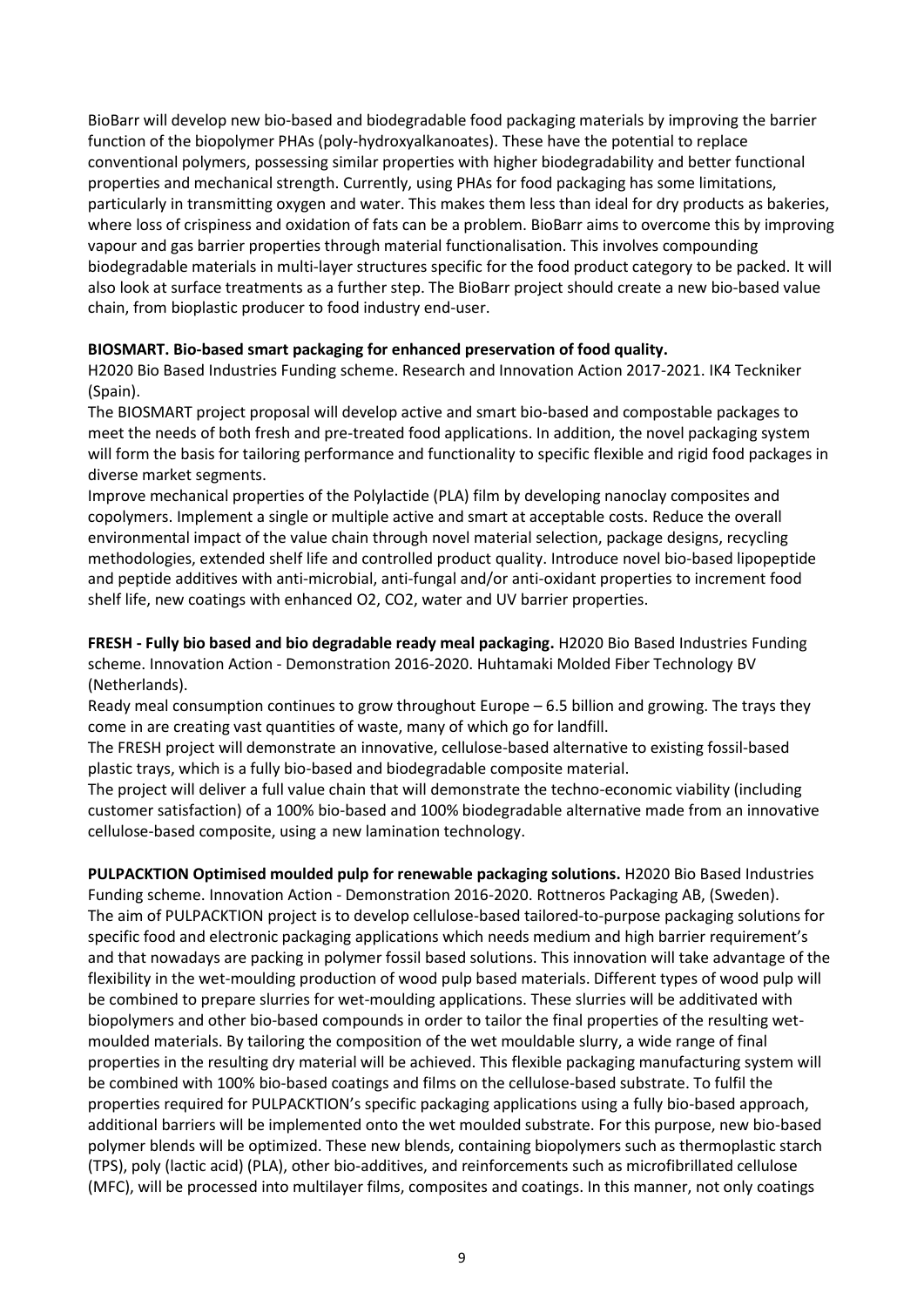for improved barrier properties, but also 100% bio-based films for packages' top lids will be produced. Therefore, a final 100% bio-biobased integral packaging solution with similar properties to existing fossilbased packaging solutions will be achieved.

**RefuCoat. Full recyclable food package with enhanced gas barrier properties and new functionalities by the use of high performance coatings.** H2020 Bio Based Industries Funding scheme. Research and Innovation Action 2017-2020. AIMPLAS – Asociacion de investigacion de materiales plasticos y conexas (Spain).

RefuCoat project aims to develop hybrid bio-based high oxygen/water barrier and active coatings to be used in a monolayer bio-based food packages (films and trays) as alternative to current metallised and modified atmosphere (MAP) packages to avoid the use of non-renewable materials in multilayer structures that currently lead to complex and expensive recycling steps.

Hybrid coating formulations will combine cost-efficiently produced polyglycolic acid (PGA) and modified silica oxide. Fully biodegradable packages for fresh food products will be obtained with middle chain modified PHAs. PGA and PHA based hybrid coatings with high gas barrier properties will be further improved with active substances for improved shelf-life. Furthermore, new packages based on bio-PET and bio-PE combined with hybrid and active coatings will be developed. The generated products will be validated and compared to current metallised, non bio-based alternatives in industrial products, in performance, shelf-life and biodegradability. Safety and regulatory compliance, environmental and economic sustainability will be specifically addressed. Refucoat main impacts are expected in the improved performance of food packages, reduction of landfilling waste, cost-and environmental effectiveness in processing by Life Cycle and Techno-Economic Assessment, improved preservation of food products, new markets and contribution to KPI of BBI-JI.

**SHERPACK. Innovative structured polysaccharides-based materials for recyclable and biodegradable flexible packaging.** H2020 Bio Based Industries Funding scheme. Research and Innovation Action. 2017- 2020. Centre Technique de l'Industrie des Papiers, Cartons et Celluloses (France).

The objective is to develop a renewable, biodegradable and recyclable flexible paper-based packaging material, that can be easily converted by heat-sealing and folding, with improved stiffness and grip, in order to replace materials such as plastics or aluminium foil currently used on the market by an advanced biomaterial.

Nowadays, food packaging needs to be both functional and innovative, and to offer good end-of-life alternatives. Sherpack aims at developing 2 proofs-of-concept for such packaging materials, through 3 major innovations that will be brought together to offer new functionalities: wet-lamination of a thin layer of fibre specialty on the cellulosic substrate, formulation and coating of a biodegradable polymer waterborne emulsion, and specific design, formulation and printing of a polysaccharides grid to improve the grip and stiffness.

Sherpack's cellulosic materials will be brand new and inventive, and integrate concepts that will enhance food conservation, guarantee customers' safety, and improve mechanical properties and converting while remaining recyclable in the paper process, biodegradable, and compostable. The materials developed in Sherpack will be assessed in terms of economic and environmental impacts to ensure they are consistent with the market requirements.

# **HYPERBIOCOAT. High performance biomass extracted functional hybrid polymer coatings for food, cosmetic and medical device packaging.**

H2020 Bio Based Industries Funding scheme. Research and Innovation Action. 2016-2019. Fraunhofer Gesellschaft e.V. (Germany).

Improve barrier properties of bio-based packaging by a new class of biodegradable coatings, such as new functional hybrid (inorganic-organic) coatings for applications for food. The new coatings are based on functionalised biopolymers extracted from lignocellulosic biomass sources using the bioORMOCER® synthesis approach.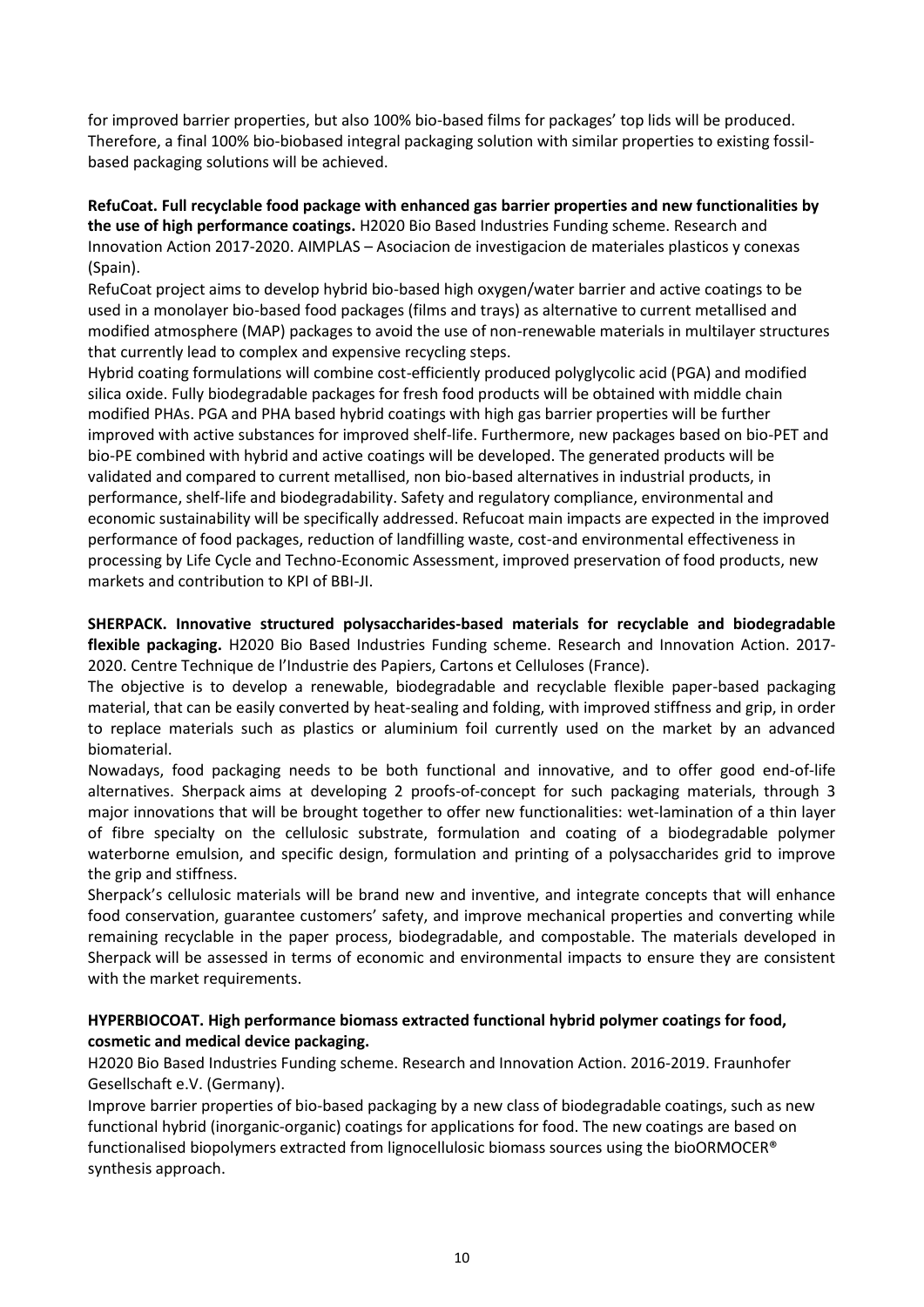The new functional bioORMOCER®s will be coated on flexible and rigid biopolymer substrates and tested for packaging applications for food, cosmetic and medical devices.

### **COMPAC. Plasticized lignocellulose composites for packaging materials.** Vinnova and EU within the program of WoodWisdom ERA-Net +. 2014-2016.

Aims to integrate production of composite material into a conventional reel to reel paper and board making processes with minor changes. The innovativeness is in the pre-modified fibre material, which can be produced as a sheet-like material offering very large variety of applications to be used. COMPAC has the goal to manufacture plasticized cellulosic materials in pilot scale and identify possible applications of it. Plasticized cellulose is recyclable and can be used in packaging in order to replace some of the packages made from fossil based sources. Plasticized cellulose might be designed into curved shapes and it provides barrier resistance towards water vapour, oxygen and fat. It is the high strain at break, toughness and density of plasticized cellulose compared to normal paper that gives the material its unique properties. Traditionally, cellulose has been plasticized using zinc chloride but has the drawback of being toxic for life in water environments. With green chemistry there are possibilities to partly dissolve cellulose and a few of those systems might give similar plasticization effects as zinc chloride.

PCF can offer the packaging products more stability, strength and barrier properties without high investments in process equipment. Barrier properties are usually made through metal or plastic layers which can be replaced using the PFC packaging materials. PCF offers totally recyclable and biodegradable alternative for the traditional industry.

**PAPTIC. The good conscience alternative.** H2020 SME Instrument. 2016-2019. Paptic OY (Finland- Tuomas Mustonen).

Paptic has developed the novel wood fibre based material PAPTIC® that combines the renewability of paper with the resource efficiency and functionality of plastics. Once fully developed, PAPTIC bags will be 100% biodegradable and recyclable, with at least 85% renewable content.

The patented PAPTIC® bags are the World's first economically sound and environment-friendly alternative to plastics bags. Although market entry is achieved through carrier bags, PAPTIC® will revolutionise the whole flexible packaging market expected to be worth > €200 billion by 2018. The production logistics of Paptic is based on utilising existing paper mills, enabling rapid scale-up with low CAPEX investments.

# **DIBBIOPACK**

#### **A new range of smart and multifunctional packages**

### *Seventh Framework Programme for Research and Technological Development, completed 2016. AITIIP Technology Center (Spain).*

Project is going to develop packaging that will be used in the near future by food, pharmaceutical and cosmetic industries. In particular, it will develop multifunctional packages in a wide range of processes which improve the structural and barrier properties, introduce smart features and increase sustainability using nanotechnology.

The project includes the design, development, optimisation and manufacturing of multifunctional smart packages, assuring compliance of environmental requirements through LCA and LCC analysis, managing nanotechnology risk through the whole packaging value chain end user evaluation in the cosmetic, pharmaceutical and food industry sectors. The project results and the high impact reached through a wide range of technologies utilised will boost the European Packaging Industry to a higher level. <http://www.dibbiopack.eu/>

#### **Citruspack**

### **Revalorization strategies within the circular economy for the use of citrus waste in green packaging and cosmetics.**

LIFE 2016, *ongoing project from 2017-07 to 2020-06. AITIIP Technology Center (Spain).*

The project aims to demonstrate that **sustainability and efficiency** can be applied to agricultural and industrial practices by researching and boosting the potential of byproducts through their valorisation in a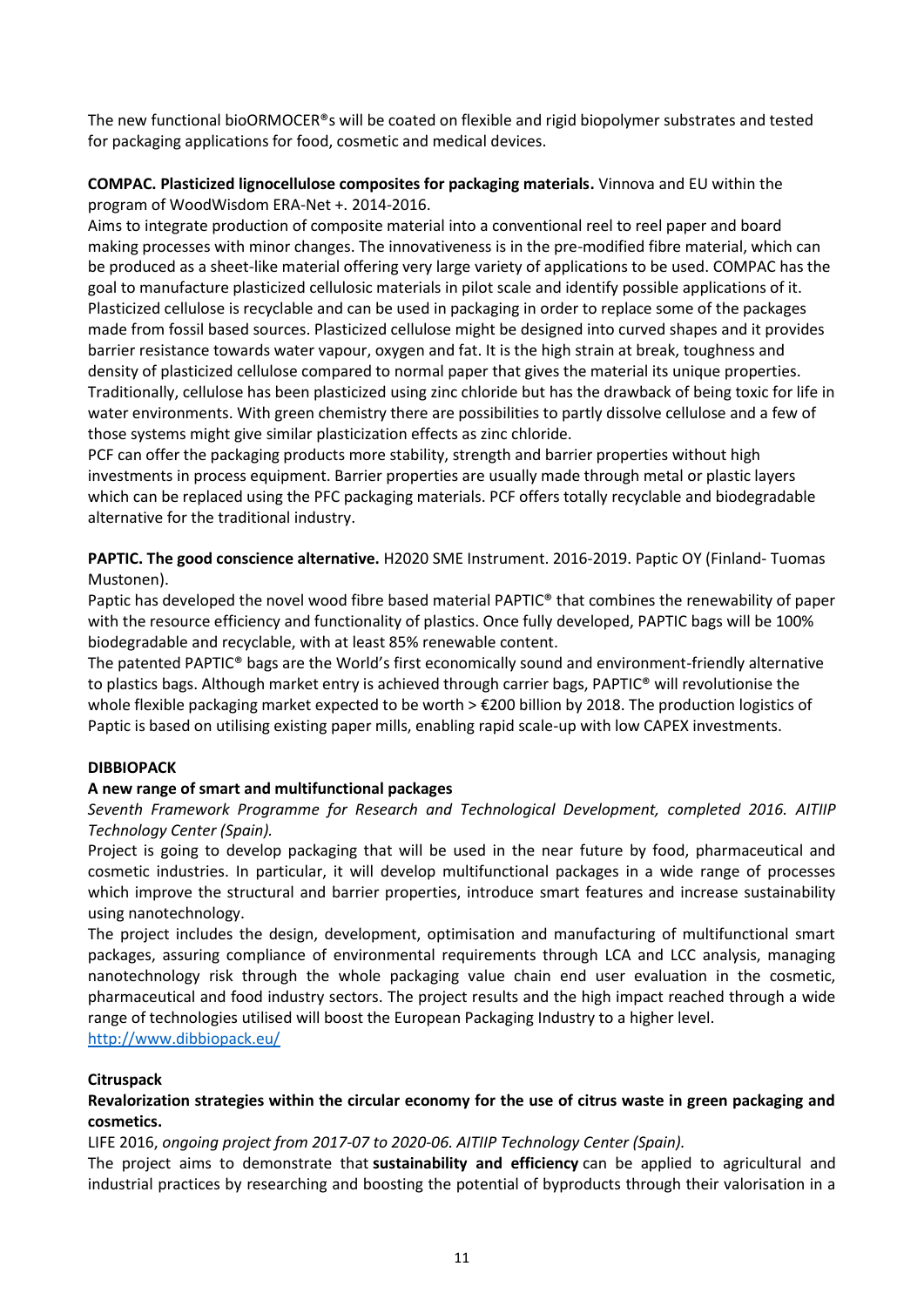number of new value chains. At the end of the project researchers and participating companies will offer three solutions with high added value into the packaging and cosmetic sector. The juice bottles will be the first demonstrator.

<https://citruspack.eu/>

#### **LIFE BAQUA**

#### **Solutions through the new use for a waste of banana crop to develop products in aquaculture and plastics sector**

*Environment and Climate Action LIFE Programme, ongoing project from 2016-07-10 to 2019-06-30. University of Las Palmas de Gran Canaria (Spain).*

The main objective of the project is to establish a new circular economy approach to take advantage of wastes from banana plantation (pseudo stem of the plant). Fronm this pseudo stem, and using mechanical processing, two different raw materials are obtained: high quality natural fibres form one side and the residual pulp on the other side. Treated fibre is going to be used to obtain natural reinforced composites, which, as such, may be applied to the automotive sector, as well as bio-based flms, which can be employed, among other applications, in the plantation for agricultural use and in the packaging of fish feed. With the residual pulp, as a great technological innovation, it will be held the development of antioxidant additives which serve as a supplement in the production of fish diets for aquaculture.

<http://lifebaqua.eu/index.php/es/>

#### **WHEYLAYER**

#### **Whey protein-coated plastic films to replace expensive polymers and increase cyclability**

*CORDIS, completed 201. LAJOVIC TUBA EMBALAZA DOO (Slovenia).*

Project is included in a context whereby packaging market is demanding innovative and green technologies. Project developed a biopolymer-coating based on pure whey protein isolates (WPI) for plastic films able to replace currently used expensive synthetic oxygen barrier layers used in food packaging such as ethylene vinyl alcohol copolymers (EVOH).

[https://cordis.europa.eu/result/rcn/58176\\_en.html](https://cordis.europa.eu/result/rcn/58176_en.html)

#### BIOWASTE VALORIZATION

**KARMA 2020** Industrial Feather Waste Valorisation for Sustainable KeRatin based MAterials

*Horizon 2020, from 2017.01.01-2019.12.31. Fundation Cidetec (Spain).*

The overall objective of KaRMA2020 is the industrial exploitation of underutilized feather waste to obtain added value raw materials for the chemical sector: keratin, bioplastics, flame retardant coatings, nonwoven and thermoset biobased resins. The obtained raw materials will be manufactured at industrial scale and further used for the production of novel bio-based products such as: slow release fertilizers, biodegradable food packaging plastics, flame retardant coated textiles and flame retardant thermoset biobased composites.

#### **Development of a method for the production of biocomposites based on waste native starch and sewage sludge**

*Ministerstwo Nauki i Szkolnictwa Wyższego, project completed 2017-12-31.* Główny Instytut Górnictwa Development of a method for the production of biocomposites for agrotechnical applications made on the basis of waste native starch (not suitable for food purposes) and sewage sludge. [https://www.gig.eu/pl/projekty-zakonczone?type\\_1=projekt\\_krajowy](https://www.gig.eu/pl/projekty-zakonczone?type_1=projekt_krajowy)

#### **Development of a method for producing biocomposites based on waste from the film recycling process** *Ministerstwo Nauki i Szkolnictwa Wyższego, project completed* 2016-12-31

Development of an environmentally effective method of processing heavily polluted polymer waste from the recycling line of the film, that it can be re-used as a raw material in the processing of polymer materials and produce, for example, biocomposites.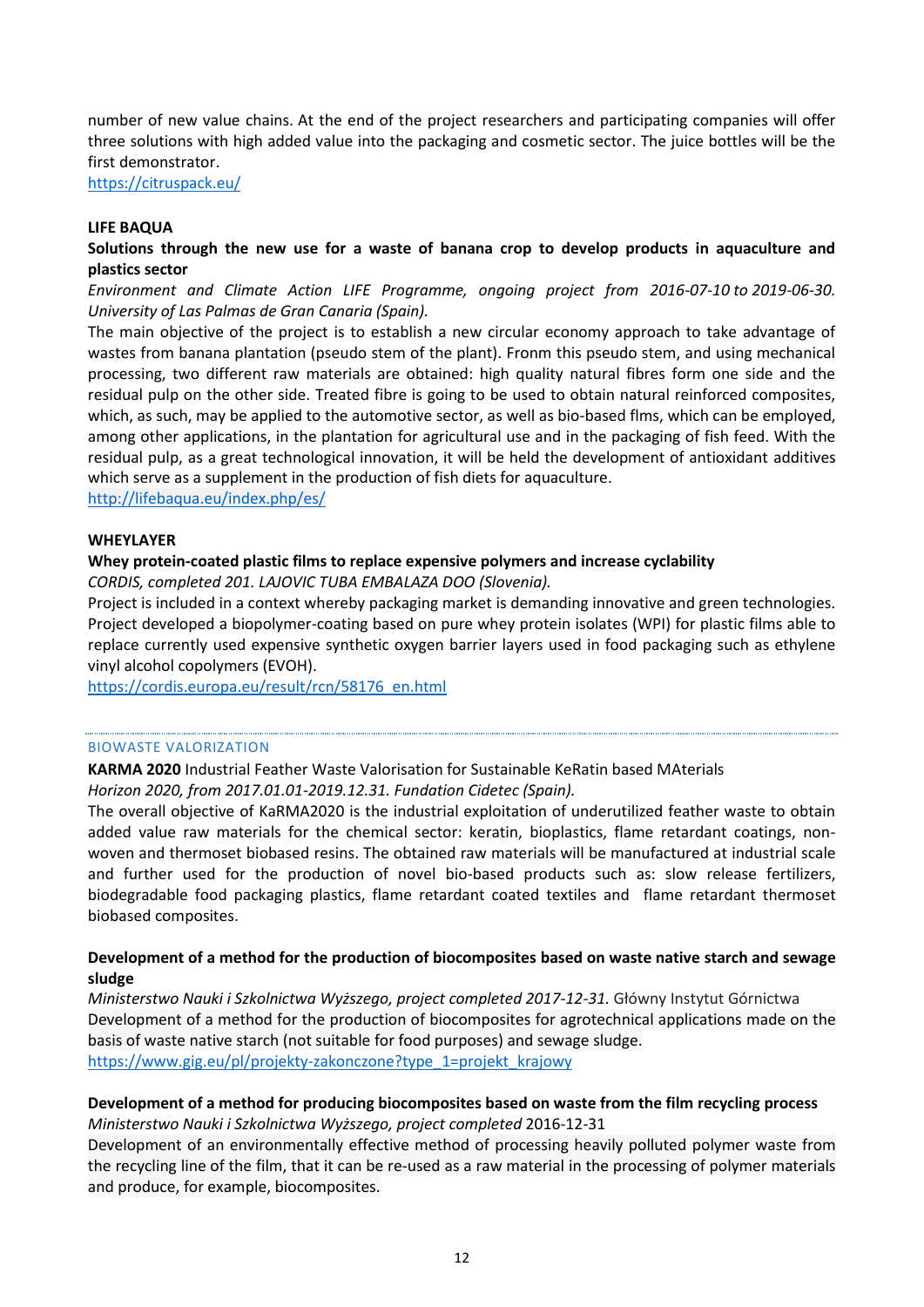### [https://www.gig.eu/pl/projekty-zakonczone?type\\_1=projekt\\_krajowy](https://www.gig.eu/pl/projekty-zakonczone?type_1=projekt_krajowy)

### **BioRECO2VER - Biological routes for CO2 conversion into chemical building blocks**

*Horizon 2020, project ongoing from 2018-01-01 to 2021-12-31. PKN Orlen (Poland)* The goal of the project is to demonstrate the technical feasibility of more energy efficient and sustainable non-photosynthetic anaerobic and micro-aerobic biotechnological processes for the capture and conversion of CO2 from industrial point sources into 2 valuable platform chemicals, i.e. isobutene and lactate.

### **Development of a method biodegradable nanocomposite preparation based on nanocellulose derived from fruit and vegetable waste**

*Narodowe Centrum Badań i Rozwoju, Program LIDER, project ongoing 2016.08.01-2019.07.31.* Opracowanie technologii optymalizacji wytwarzania nanocelulozy oraz opracowanie technologii otrzymywania nanocelulozy z odpadów owocowych i warzywnych. <http://www.ipan.lublin.pl/badania/projekty/narodowe-centrum-badan-i-rozwoju/>

**Res Urbis. RESources from URban BIo-waSte** Horizon 2020 January 2017-December 2019. Università la Sapienza Roma (Italy).

The overall objective of the project is to integrate into a single facility and to use one main technology chain for the conversion of several types of urban bio-wastes into valuable bio-based products, while also minimizing any residual or consequent waste to be disposed of. Bio-based products include polyhydroxyalkanoate (PHA) and related PHA-based bioplastics.

Urban bio-waste include the organic fraction of municipal solid waste (from households, restaurants, caterers and retail premises), excess sludge from urban wastewater treatment, garden and parks waste, selected waste from food-processing (if better recycling options in the food chain are not available), other selected waste streams, i.e. baby nappies.

**Biocosì.** Italian research funding programme Puglia Region: Programma Operativo Regionale POR-FESR. 2018-2019. ENEA (Italy).

Biocosì project objective is the transformation of dairy waste waters to obtain biodegradable and compostable bioplastics for the production of food packaging. PHA (poly hydroxyalcanoates) are produced by fermentation reducing the dairy companies waste production (zero waste).

**ECO-PULPLAST** . Local circular economy by an innovative approach for recycling paper industry pulper waste into new plastic pallets. Programme LIFE+ Environment and Resource Efficiency. 2015-2018. Selene SpA (Italy).

The LIFE ECO-PULPLAST project aims at demonstrating the possibility to recycle pulper waste – the industrial waste of paper mills that use recovered paper – in the manufacturing of eco-sustainable plastic pallets. The main idea behind this project is to realize plastic euro-pallets to be reused by the same paper district that generates the material waste in the first place and creating local Circular Economy, which is one main goals of the European environmental strategy for the next decades.

FOCUS ON RESEARCH – INNOVATION – DEMONSTRATION -

#### PERFORMANCES/PROPERTIES OF BIO-BASED MATERIALS.

Biodegradable packaging materials have been on the market for many decades. However, severe restrictions are still present preventing their broad application in packaging and food contact packaging. In fact, these materials often do not provide the requested properties, such as for example a sufficient barrier against water vapour, oxygen or flavours. Nowadays, several research efforts are engaged to improve the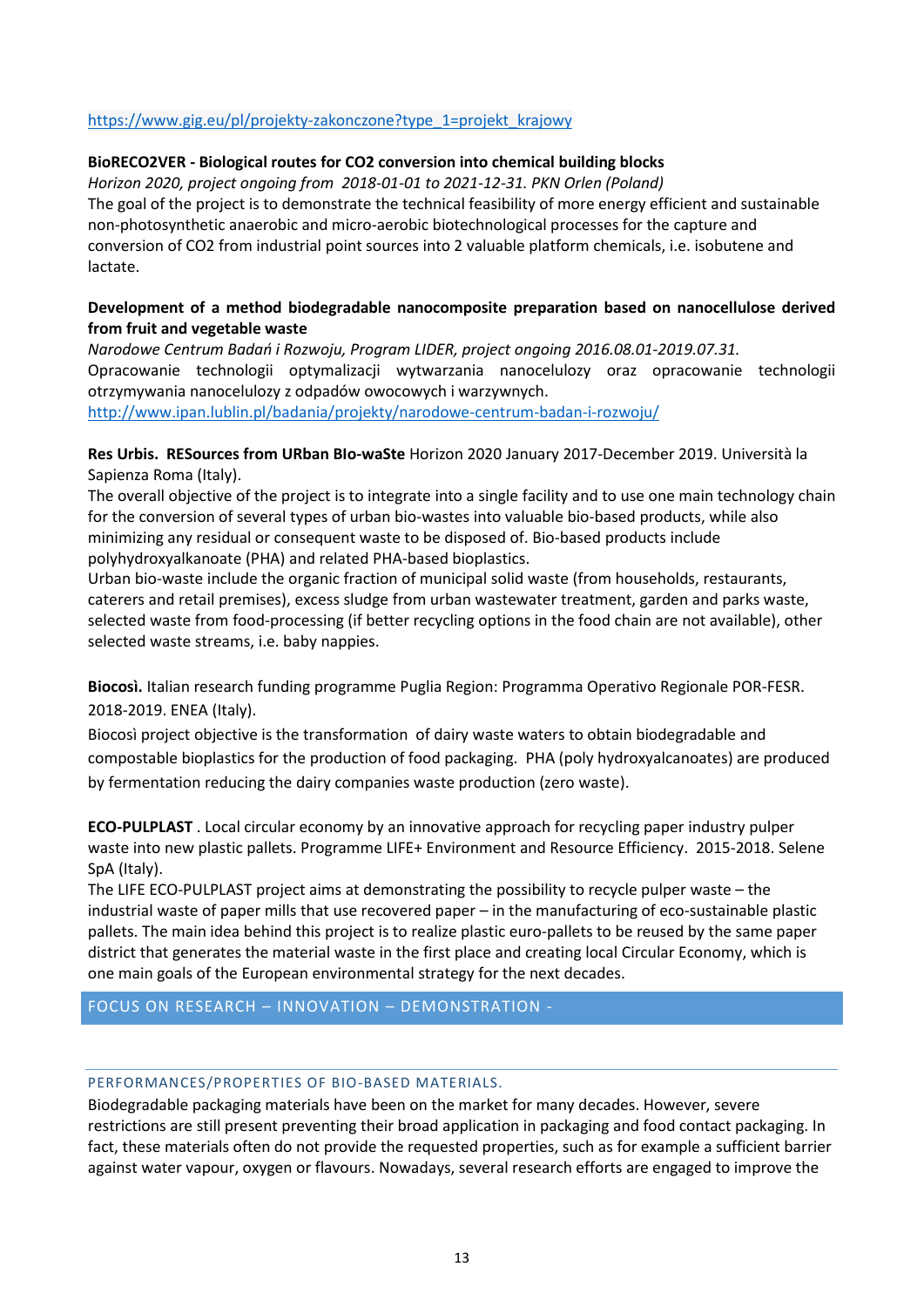mechanical and/or functional properties of the bio-based packaging products against the current state-ofthe-art in the field. Here following the main focused targets.

- The development of renewable raw materials: green plasticizers, inorganic fillers, bio-based additives of natural origins: anti-aging compounds, antibacterial additives (i.e. aromatic oils) and innovative coatings surface treatments.
- Tailor performances and functionalities to specific food packages applied in different market segments. Active and smart bio based packaging antimicrobial, barrier properties improving food preservation/shelf life .
- Improving barrier function of bioplastics such as PHAs developing specific multilayer structures, or active coatings.
- Improve structure and physical properties of innovative multiphase polymer systems;
- PLA multilayer packaging reinforced by nanocellulose and organoclays, or cellulose fibres.
- Improving performances by.
- New environmentally friendly coatings for paper packaging with innovative barrier properties to substitute traditional plastic coatings.
- Innovative design for paper and plastic based food packaging with selective permeability to gas or presence of sorption layers preventing migration of critical substances.
- New cellulose based food trays by innovative lamination technology. Addressing full value chain demonstrating techno-economic viability including customer satisfaction.
- Wet moulded pulp packaging by addition of innovative biobased polymer blends and bio-based coating; tailoring specific food packaging applications.
- Paper-based food packaging design and formulation addressing market requirements and guaranteeing biodegradability and recyclability by innovative lamination and bio-based coatings.
- Innovative plasticized cellulose obtained by green chemistry to produce totally bio-based composites for packaging materials. Integrate production of composite materials into conventional industrial paper and board processes by minor changes.
- Improve availability of raw materials i.e. bioplastics/biopolymers.
- Innovation in production processes (innovative extruders for plastics, adaptation of existing production process)

#### SUSTAINABILITY RESEARCH.

- Ensuring sustainable end of life waste management: food packaging that should be biodegradable or compostable and processed food packages that should be recyclable, in line with the EU's objective of reducing the recyclable content in landfilled waste.
- Spread the adoption of life-cycle methodologies LCA, LCC, S-LCA and enhance the confidence in their results
- Develop a sound and harmonised approach for environmental LCA, Social-LCA and technoeconomic LCC assessment of bio-based products;
- Enhance the reliability of sustainability certifications and standards.
- Acceptable "costs" and sustainable solutions: Life Cycle Analysis and/or Life Cycle and Techno Economic Assessment

#### MARKET RESEARCH

- Reduce costs of packing compared to current materials by measuring costs on a life cycle basis.
- Open new markets for new applications for biodegradable materials.